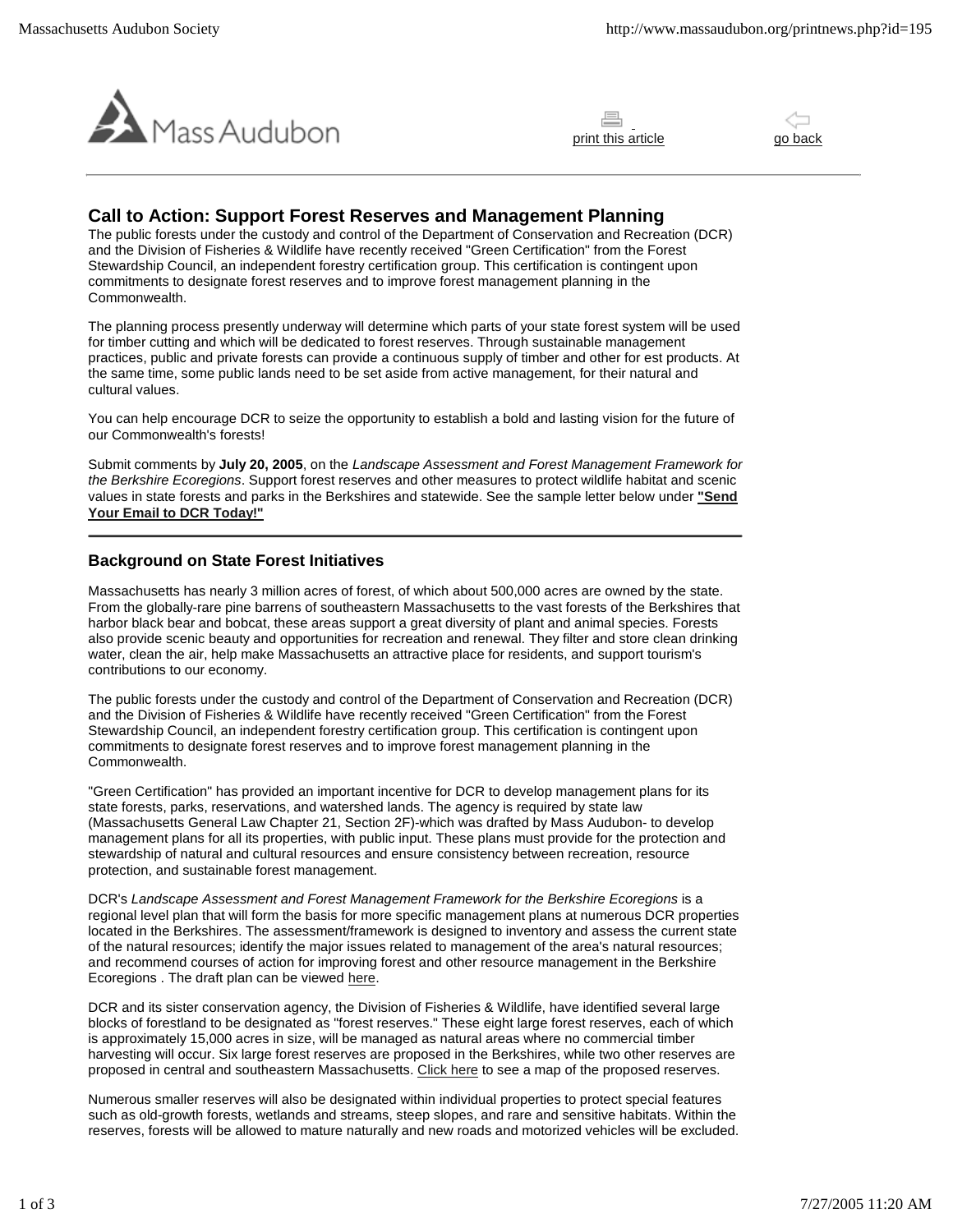These reserves will provide a variety of benefits including:

- development of structurally complex forest areas containing late successional and old-growth characteristics
- habitat for species that thrive in large areas undisturbed by human activities;
- "control" areas for scientific comparison to actively managed forests; and
- recreational and scenic values.

For more information on forest reserves, Green Certification, and the state forest management planning process, click here.

## **Mass Audubon's Position on DCR's Draft Proposal**

Mass Audubon applauds DCR for engaging the citizens of Massachusetts in this important dialogue about the values of our Commonwealth's forest resources. While we believe the eight proposed forest reserves and accompanying management planning process represent a significant achievement for our public lands, Mass Audubon encourages DCR to think even more boldly.

The Harvard Forest (a research arm of Harvard University) recently issued a report entitled, *Wi ldlands and Woodlands: A Vision for the Forests of Massachusetts*. Click here to review the report. We believe that Harvard Forest has made a compelling case for substantial additional forest reserves on state lands, as well as an aggressive program to protect half of the forestland in the state from development by the year 2050.

The Harvard Forest report calls for the establishment of 15-20 large unmanaged Wildland Reserves that would encompass 250,000 acres, predominately on existing state forestland. Managed Woodlands would compromise the remaining state-owned forests and an additional 1.5 million of privately-owned forestland, totaling 2.25 million acres. As documented in Mass Audubon's report *Losing Ground: At What Cost?,*  Massachusetts is losing nearly 40 acres of forestland per day to development, and remaining forests are being fragmented into smaller pieces. Both wildlife habitat and opportunities for local production of wood products are threatened by these trends. While ambitious, Mass Audubon strongly supports the vision of Harvard Forest and encourages the Commonwealth to go above and beyond their current plans for forest reserves and forestland protection efforts, consistent with the Harvard Forest proposal.

We believe that other forest areas owned by DCR deserve to be designated as reserves. Old-growth forest stands, continuously forested areas that have never been clearcut, steep slopes, areas adjacent to wetlands and ponds, rare and fragile habitat types, and sites of special scenic or recreational significance are some of the areas that should be excluded from timber cutting. Some of the sites on state lands deserving recognition as forest reserves are small, while others are substantial! .

The forests of Mohawk, Savoy, and Monroe State Forests are so me of the most exemplary in the state, yet are not fully incorporated into DCR's draft proposal. Species like white ash, white pine, sugar maple, and northern red oak exhibit extraordinary height and growth performance. The largest individuals of 15 or more species of trees grow here, including white pines more than 160 feet tall. This would be an impressive performance for any woodland, but are even more extraordinary as these forests often grow on steep slopes. Mohawk Trail and adjacent Savoy Mountain State Forests should incorporate at least a 5,000-acre reserve including 800 acres of old-growth forest, and Monroe State Forest has about 2,500 acres deserving reserve designation, of which about 250 acres is old-growth. With less than 3,000 acres of old-growth forest in Massachusetts, existing stands are small, scattered, and highly susceptible to destruction by catastrophic storms or other disturbances-unless protected along with adjacent forests that have the capacity to become future old-growth, and surrounding buffer area that is of the size, character, and configuration to protect the old-growth stands. Protecting these old-growth forests would establish ecological benchmarks or scientific reference for assessing the effects of active management on the biological diversity of other Commonwealth forests. For more information on old-growth forests and a bill pending to protect them, click here

### **Send Your Email to DCR Today!**

You can make a difference in determining the future of our Commonwealth's forests by sending an email today in support of forest reserves and management planning. The public comment deadline for the *Landscape Assessment and Forest Management Framework for the Berkshire Ecoregions* is **July 20, 2005**.

The following is a sample communication to agency officials. Standardized messages have very little impact in influencing public officials' decisions. To attract attention and support, we urge you to customize the sample communication by adding personal details, insights, and reflections about the state forests and parks that you know and love.

Email your message to: *mike.fleming@state.ma.us*